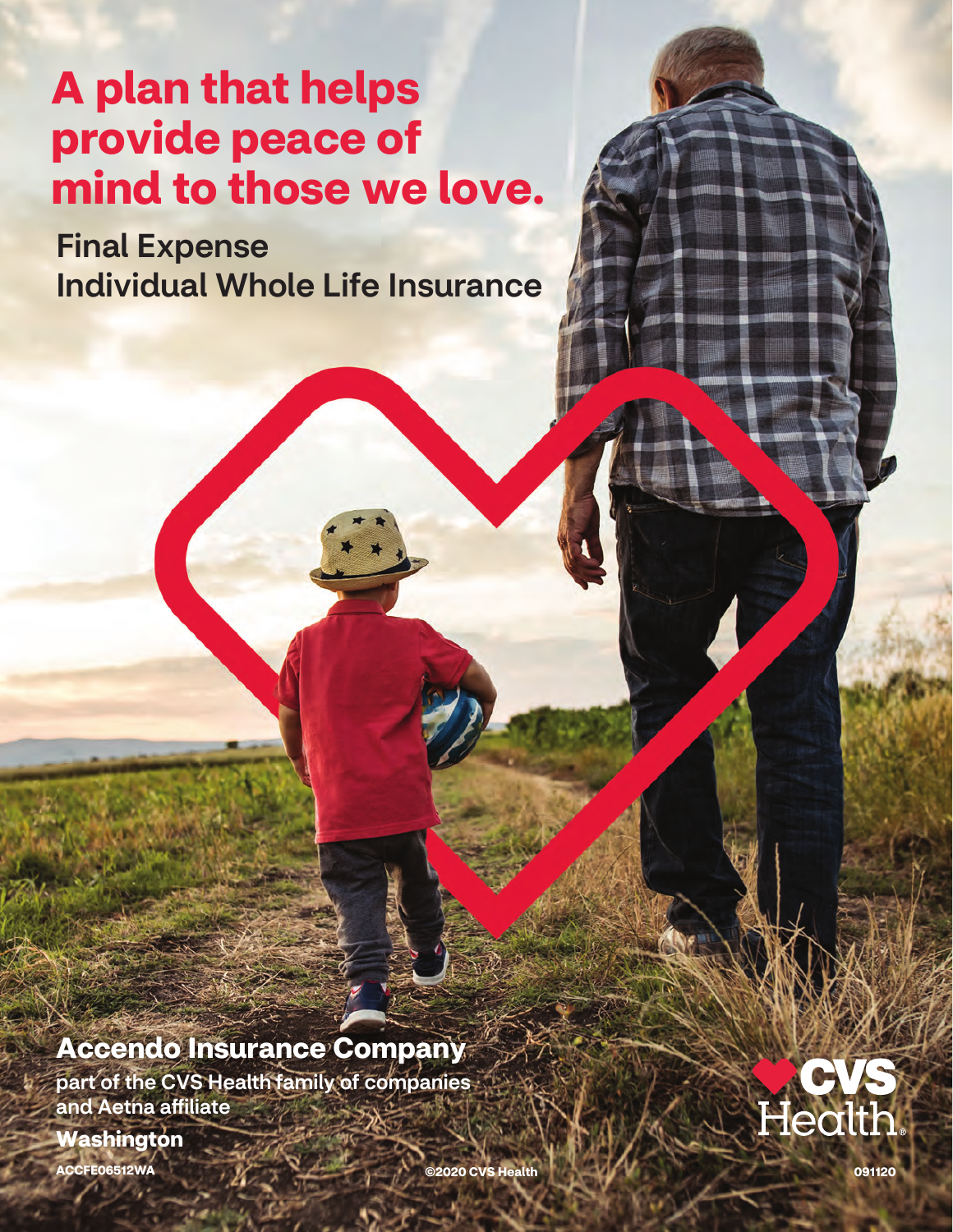# **Our commitment to you and yours**

With so many insurance companies offering different types of insurance plans, we know that your choice comes down to not only benefits but the price that fits your budget, the company's financial strength, service, reputation, reliability, and experience.

Our unwavering commitment is to provide the best personal service possible, quick claims payment, quality products with solid financial backing, and helpful, friendly associates with extensive knowledge and experience.

Our valued policyholders and their family members rely on our company to be there when they need us. We take those obligations very seriously. Everything we do is focused on fulfilling our commitments in a timely, hassle-free manner.

## **Accendo Insurance Company is part of the CVS Health® family of companies and Aetna affiliate.**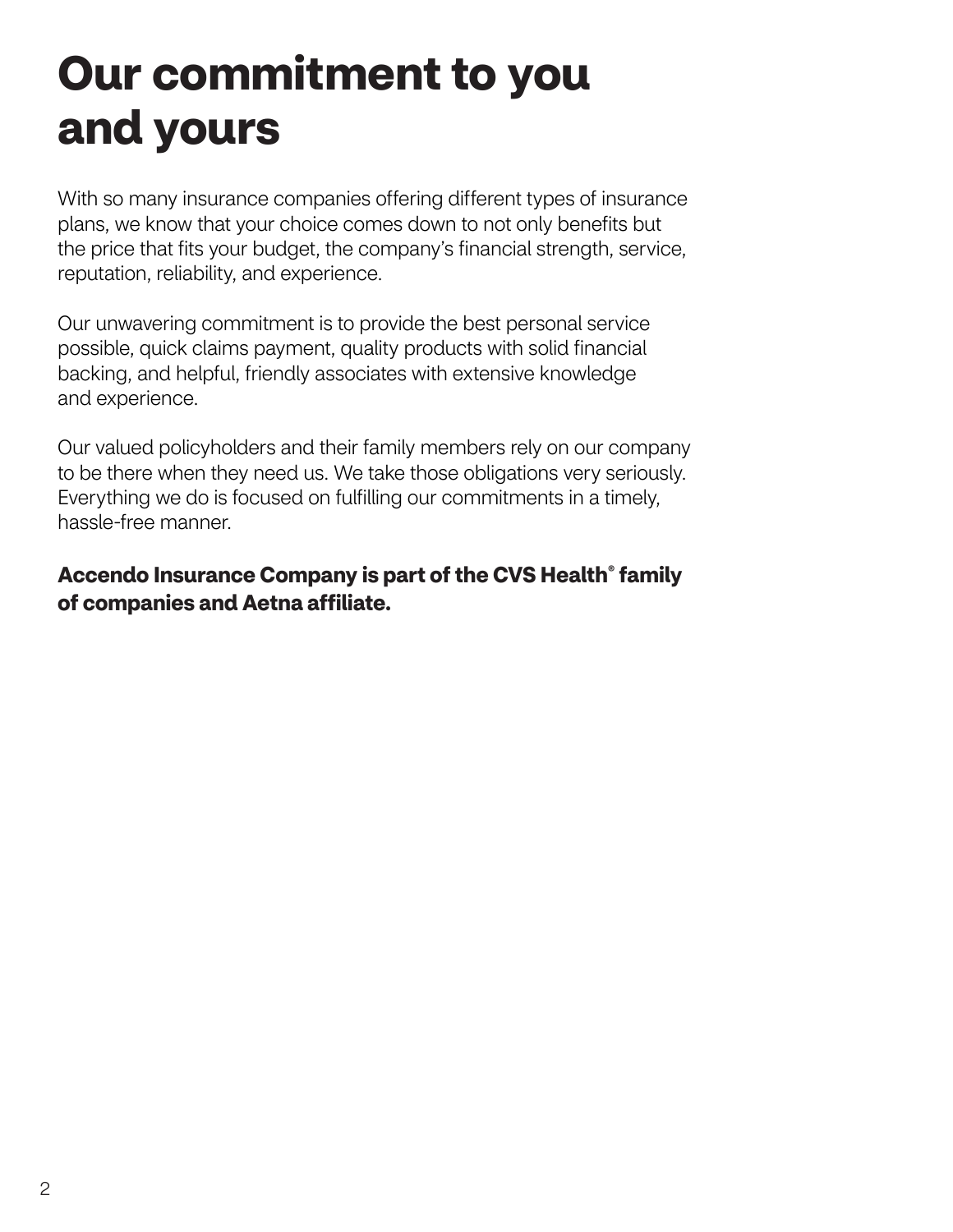## **Your wishes. Your way.**

A Final Expense Whole Life insurance policy can help your loved ones carry out your final wishes.

Families could have to make several important decisions soon after the death of a loved one. Along with those decisions, expenses from burial planning, debt balances, and out-of-pocket health care bills can quickly add up.

### **Planning for tomorrow, today**

A funeral can be one of the largest family expenses. On average a funeral can cost \$7,360 or more, not including the cemetery plot, tombstone, and other related fees. While there is a belief that cremation is a far less expensive option, data shows that the cost is only 15% less than the traditional funeral.<sup>1</sup> Social Security benefits pay only \$255 to qualified dependents and the Veteran's Administration benefit offers only \$300.² The majority of U.S. health care costs rise in the final phase of life, and living with fatal chronic illnesses have the highest costs associated with the treatments.<sup>3</sup>



### **Burial vs. Cremation4**



### **No one likes to think about this now**

Early planning can give you peace of mind knowing that you have taken care of your final expenses, so your loved ones don't have to. This is why final expense insurance was created. A Final Expense whole life insurance plan can help minimize the emotional and financial burden a loss could have on your family. It can help fund your final wishes by providing a cash payment made directly to your beneficiaries. There is no medical exam required for this product and premiums will not increase as long as premiums are paid.

#### **Sources:**

<sup>1</sup>National Funeral Directors Association 2020, nfda.org/news/statistics ²Social Security Rules and Regs[, www.ssa.gov/pubs/10008.html](http://www.ssa.gov/pubs/10008.html) 

<sup>3</sup>Rand: Living Well at the End of Life, www.medicaring.org ⁴Rates of Cremation and Burial, [www.nfda.org/news/statistics](http://www.nfda.org/news/statistics)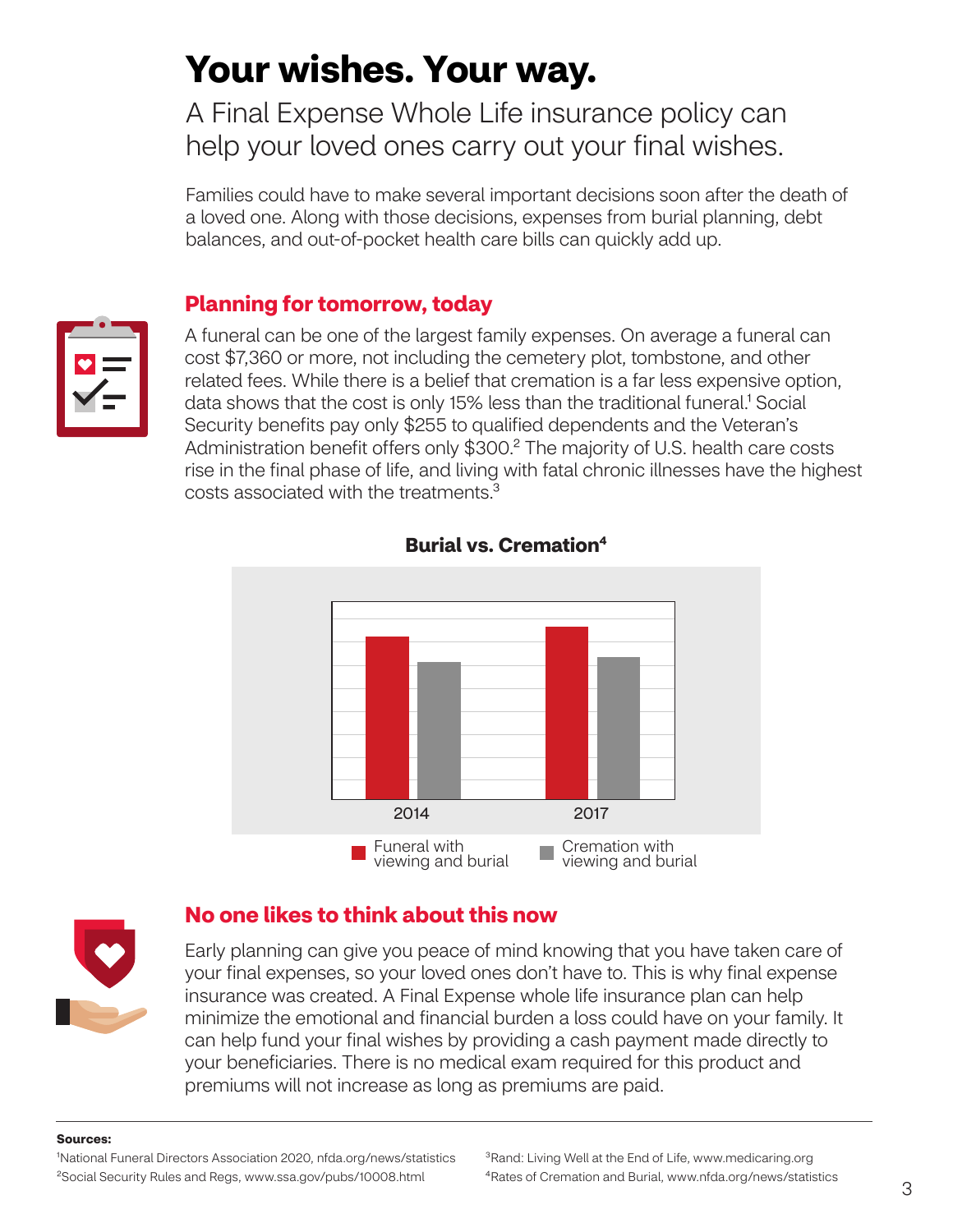## **Financial obligations after passing**

Purchasing a Final Expense insurance plan now can help take the strain off those left to cover the costs after a passing. It can allow you to make choices, plans, and decisions on what is appropriate for you. And, it can help provide funding for your family when it's needed the most.

## **How much coverage should I buy?**

To help you decide how much Final Expense insurance coverage is right for you, use the five steps below:



#### **Household expenses**

1 Total your average monthly bills (utilities, car expenses, food, insurance, etc.) and multiply it by three. This will give you an idea of how much your family needs for three months.

*Example: Household expenses = \$400/month \$400 x 3 = \$1,200*

### **Debt**

**Step**  $2<sup>1</sup>$ How much debt do you have? Consider these debts: mortgage, credit card balances, auto loans, etc. Total the monthly

amount and then multiply it by three.

*Example: Total debt payments = \$1,800/month \$1,800 x 3 = \$5,400*



### **Funeral costs**

The cost of a funeral depends on what kind of services you choose. The average funeral can cost *\$7,360* or more.



### **Subtotal**

4 Add the totals of Steps 1-3 to figure out the minimum amount of coverage you'll need. This would cover your funeral, as well as three months of household expenses and debt payments.

*Example: \$1,200 + \$5,400 + \$7,360 = \$13,960*

### **Inflation**

**Step** 5 Multiply the total from Step 4 by the inflation factor<sup>1</sup> listed under the number of years before you reach age 90. This is your final estimated cost.

*Example: \$13,960 x 1.34 (age 80) = \$18,706* 

### Number of years before reaching age 902

|      |      | 10 yrs 20 yrs 30 yrs 40 yrs 50 yrs |      |      |
|------|------|------------------------------------|------|------|
| 1.34 | 1.81 | 2.34                               | 3.26 | 4.38 |

## **Other expenses to consider:**

- Legal costs
- . Health care bills
- Student loans or tuition fees for children and/or grandchildren
- Milestone family commitments
- Cemetery plot and tombstone



#### **Sources:**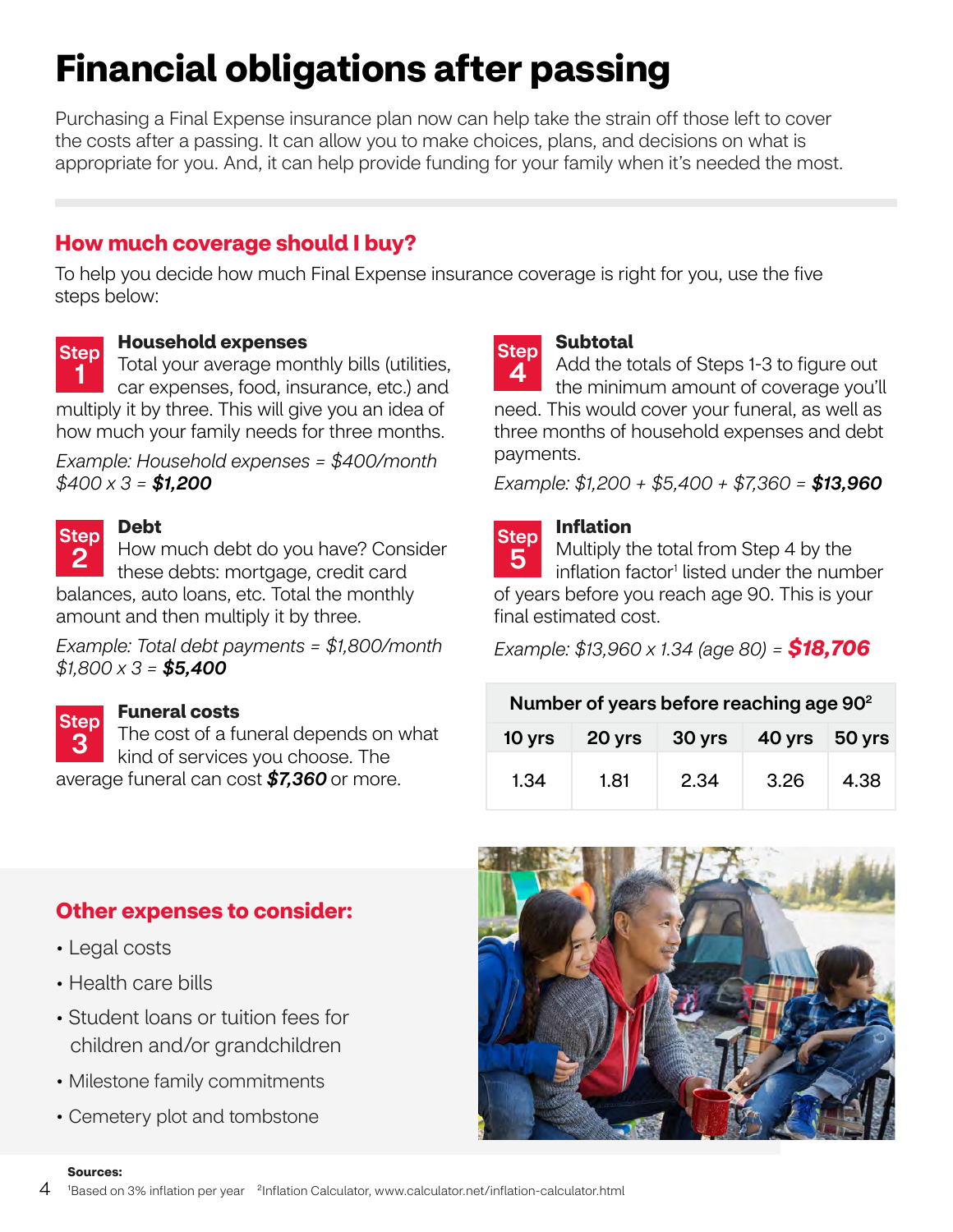## **Flexible coverage options**

Both level and modified plans\* are available to provide flexible coverage options to meet your unique needs. Specific plan details can be found below.

| <b>Level Plans</b>                                        |                                                                                                           |                                              | <b>Modified Plan</b>                                                                                         |                       |                          |  |
|-----------------------------------------------------------|-----------------------------------------------------------------------------------------------------------|----------------------------------------------|--------------------------------------------------------------------------------------------------------------|-----------------------|--------------------------|--|
|                                                           | Full face value from policy issue date<br>regardless if death is due to an accident<br>or natural causes. |                                              | Full face value immediately from policy<br>issue date if death is due to an accident.                        |                       |                          |  |
| <b>Accidental death</b><br>Full benefit immediately       |                                                                                                           |                                              | <b>Accidental death</b><br>Full benefit immediately                                                          |                       |                          |  |
| Non-accidental death<br>All policy years $=$ full benefit |                                                                                                           |                                              | Non-accidental death<br>Policy years 1 and $2 =$<br>110% of earned premium<br>Policy year $3 =$ full benefit |                       |                          |  |
| <b>Level benefit amounts</b>                              |                                                                                                           |                                              | <b>Modified benefit amount</b>                                                                               |                       |                          |  |
| <b>Issue</b><br>$age**$                                   | Min. death<br>benefit                                                                                     | Max. death<br>benefit***                     | <b>Issue</b><br>age**                                                                                        | Min. death<br>benefit | Max. death<br>benefit*** |  |
| $40 - 55$<br>56-65<br>66-75<br>76-89                      | \$5,000<br>\$5,000<br>\$5,000<br>\$5,000                                                                  | \$50,000<br>\$40,000<br>\$30,000<br>\$25,000 | 40-75                                                                                                        | \$5,000               | \$25,000                 |  |

\*Annual policy fee \$40.

\*\*Age as of last birthday.

\*\*\*Maximum benefit amount varies according to the age of the applicant at the time of policy issue.

**Benefit Riders** (available for Level Plan only)

#### **Accelerated Death Benefit Rider**

This rider pays up to 50% of the death benefit (less policy loan) if a physician provides written certification that the insured meets the definition for a qualifying event, which is a medical condition that results in a terminal, chronic or critical illness with a life expectancy of 12 months or less.

The minimum benefit is \$1,000 and the maximum benefit is \$15,000. An administrative fee of \$200 will be taken from the benefit amount.

### **Accidental Death Benefits Rider**

This rider pays 100% of the base policy's face amount for accidental death for issue ages 40 through 70.

### **Children's Term Insurance Rider**

This rider provides coverage for a child, stepchild, legally adopted child, grandchild, legally adopted grandchild, or great grandchild.

This benefit is available from \$2,500 up to a maximum of \$10,000 per child, in \$2,500 increments. Coverage amount selected will be the same for all covered children and may not exceed the face amount of the base policy.

Issue ages begin at older than 30 days through less than 18 years old. Policy becomes convertible to a whole life policy between the ages of 22 to 25 after two years in force.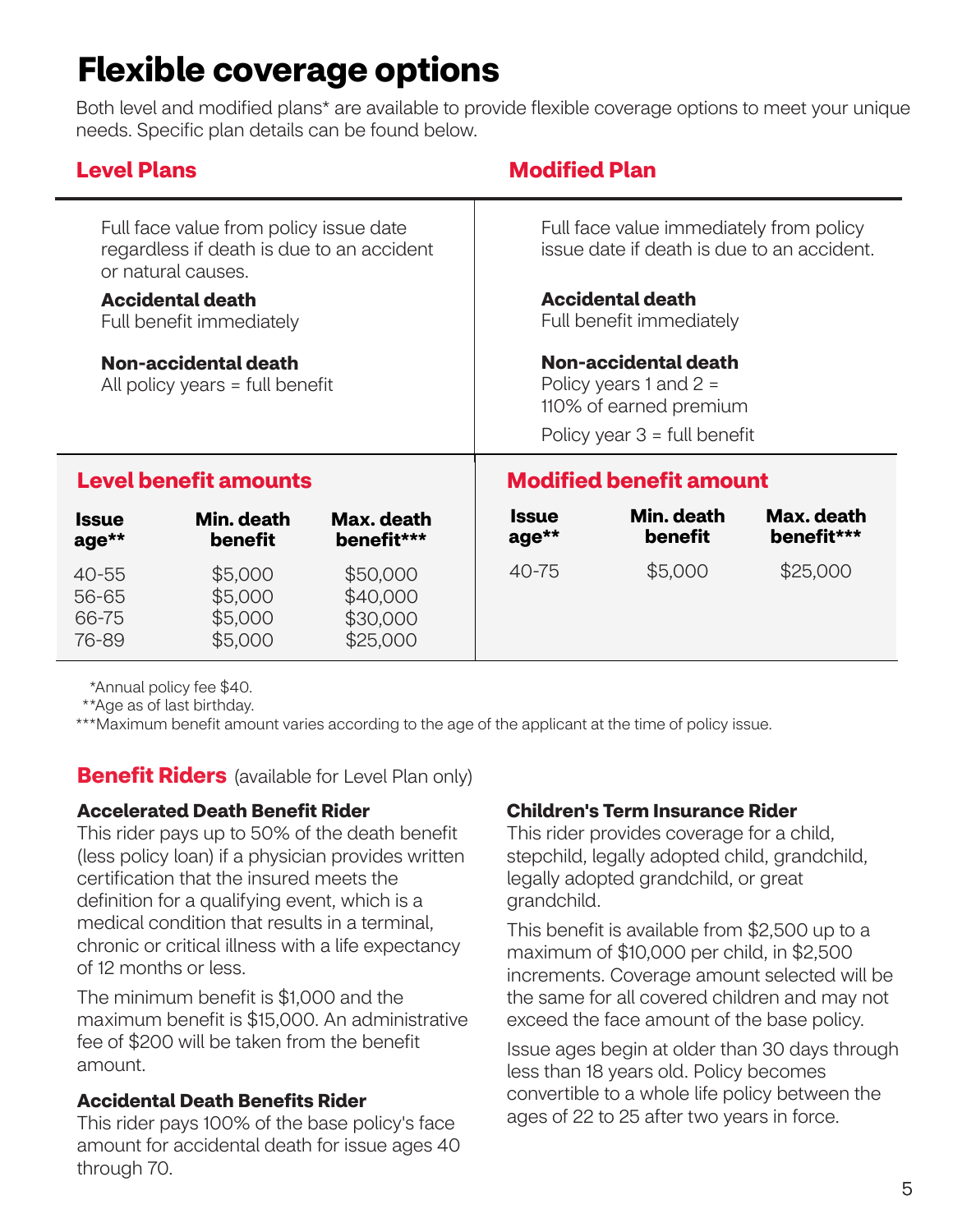## **Cash value flexibility**

Non-forfeiture options enable full or partial benefits or a partial refund of premiums after a lapse in coverage due to non-payment of premiums. These options allow you to decrease your risk if your policy lapses due to non-payment at the end of your grace period.

## **Reduced paid-up insurance**

This option allows your beneficiary to receive a death benefit reduced to the amount of life insurance that can be purchased for the accrued cash value in the policy, if any.

## **Extended term insurance**

This option provides level term insurance for the full death benefit amount, but for a shorter period of time.

## **Automatic premium loan**

This option may help pay future premiums. It takes the cash value accrued and applies it toward the premium. If there is insufficient cash value to advance the premium as a policy loan, no automatic premium loan will be made. Any remaining value will be applied under the above non-forfeiture options.

You may elect the non-forfeiture option at the time of application and at any time in writing

during your lifetime. The option is triggered when your premium remains unpaid at the end of the grace period and you have sufficient cash value.\*

The more cash value you have in your policy at the time the non-forfeiture option is triggered, the more the paid-up benefit or the longer term period you will have.

## **Build cash value automatically**

Over time, you can build up a sum of money that may be available to you if you need it. You can borrow your cash value with policy loans exceeding \$1,000 for any reason. Annual interest rate and fees apply.

### **For complete details of all provisions or benefits, please read your policy carefully.**

\*In the early years of your policy, you may have insufficient cash value for reduced paid-up insurance, extended term insurance, or automatic premium loan.



## **Matches Social Security deposit schedule.**

If you're on Social Security, we set up your automatic payments to line up with the Social Security benefit deposit schedule. So it's always easy to pay your premiums when due as you keep your plan current.



## **Super preferred rate available.**\*

You may qualify for the super prefered rate on this Final Expense plan, which is 10% lower than the prefered rate, if you were issued an Accendo/Aetna Medicare Supplement policy underwritten in the last 180 days.

\*Check product availability to see if Accendo/Aetna Medicare Supplement plans are offered in your state.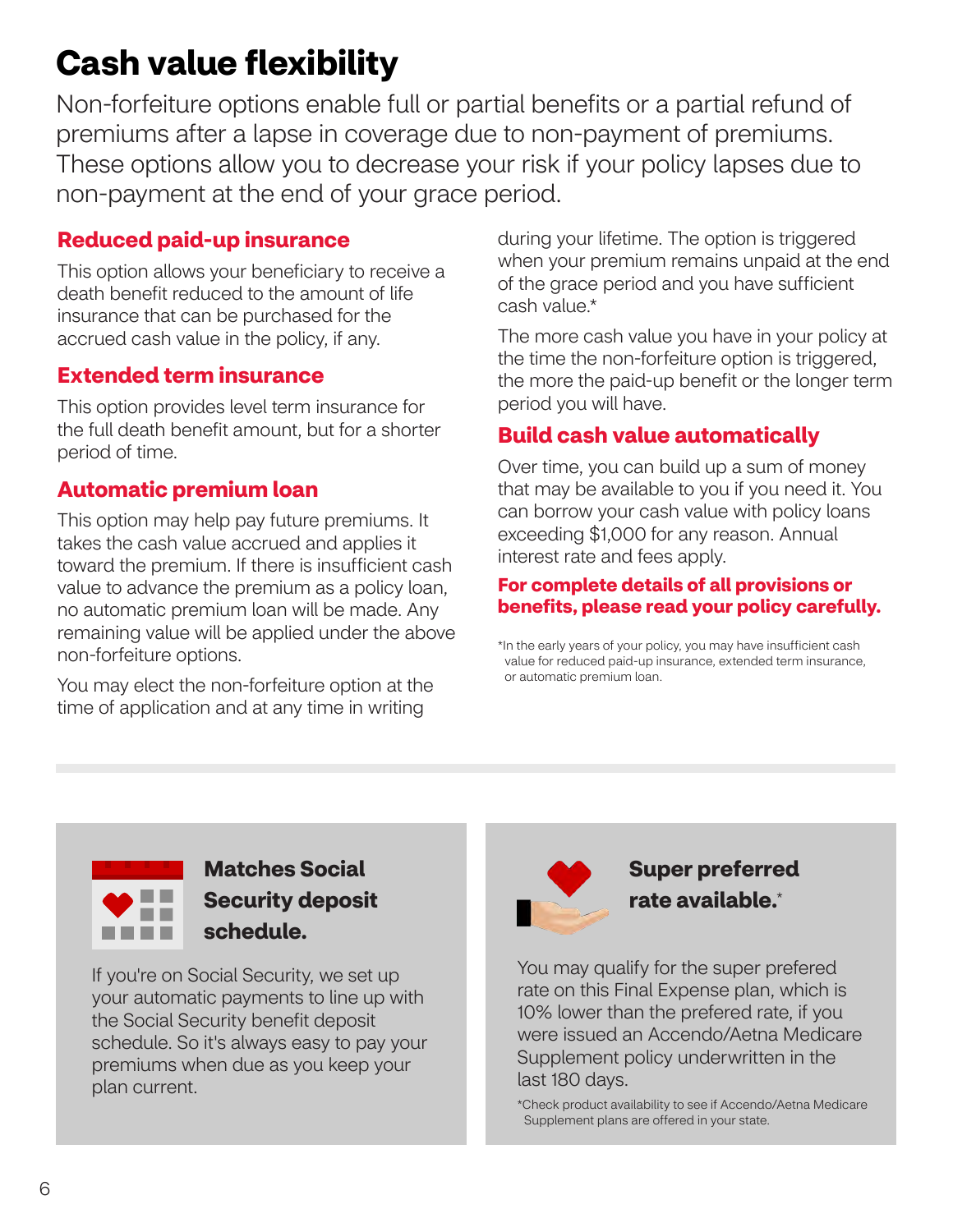# **About CVS Health®**

## **Accendo Insurance Company is part of the CVS Health® family of companies and Aetna affiliate.**

CVS Health is the nation's premier health innovation company helping people on their path to better health. Whether in one of its pharmacies or through its health services and plans, CVS Health is pioneering a bold new approach to total health by making quality care more affordable, accessible, simple and seamless. CVS Health is community-based and locally focused, engaging consumers with the care they need when and where they need it.

The Company has more than 9,800 retail locations, approximately 1,100 walk-in medical clinics, a leading pharmacy benefits manager with approximately 93 million plan members, a dedicated senior pharmacy care business serving more than one million patients per year, expanding specialty pharmacy services, and a leading stand-alone Medicare Part D prescription drug plan.

CVS Health also serves an estimated 39 million people through traditional, voluntary and consumer-directed health insurance products and related services. This innovative health care model increases access to quality care, delivers better health outcomes and lowers overall health care costs. Find more information about how CVS Health is shaping the future of health at **www.cvshealth.com**.